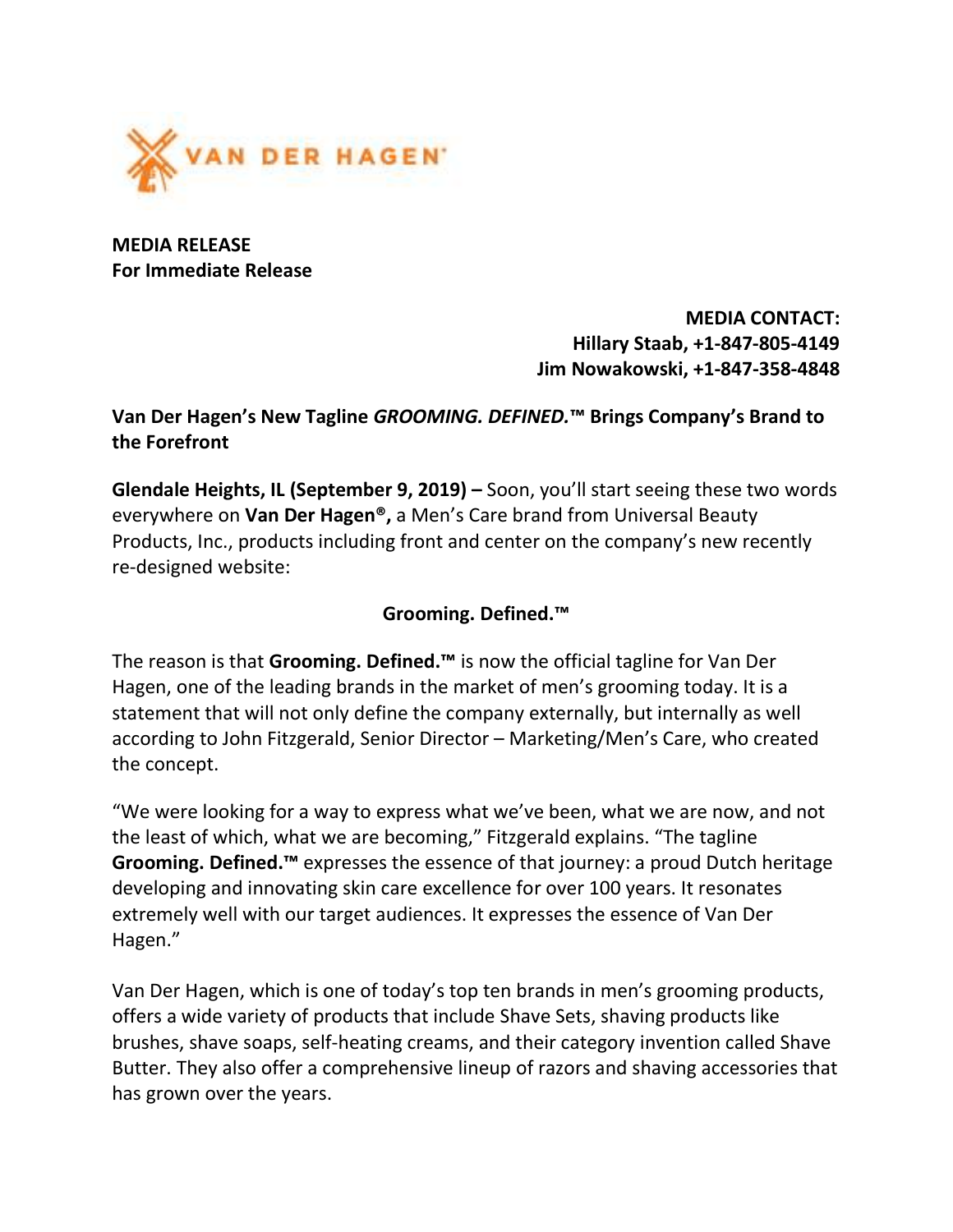"We're doing so much," Fitzgerald says, "that it was almost out of necessity that this tagline had to be born."

Fitzgerald explains that with the use of punctuation marks in the tagline – the periods at the end of each word – he was able to emphasize each word separately and do something more.

"That 'more' was using the words together in two simple sentences," he says. "No longer words because of the periods, but rather sentences, they express separate complete thoughts that when combined give us, the Van Der Hagen corporate essence: Grooming. Defined.™"

"Think about it this way," he adds, "not only does the punctuation mark give these words a certain cadence when spoken or viewed together, but the punctuation mark itself forces the reader or viewer of the words to stress each one individually. Your mind then naturally combines them – much like when you combine our products to deliver a superior shaving experience."

The period as a punctuation mark is the definitive end mark, and the person's voice naturally stops according to Fitzgerald. "We wanted to make Van Der Hagen the definitive end mark for those looking for men's grooming products," he says."

## Playing to Win

Fitzgerald points out the male grooming products market is booming and projected to reach US\$60.7 billion by 2020, according to Euromonitor. "This is a 245% jump since 2015 when it was only \$17.5 billion," he says.

Shaving is a personal experience, according to Fitzgerald. "You can just pick up a razor and drag it across your face until the stubble's gone. However, a really good shave requires a little more effort and know-how, not the least of which is the prep work to guarantee a smoother experience. And, it's what we are going to be calling, Grooming. Defined.™"

For more information about Van Der Hagen's new tagline Grooming. Defined.™, please contact: Hillary Staab, Brand Manager – Van Der Hagen Universal Beauty, Inc. 500 Wall Street, Glendale Heights, IL 60139, PHONE: 847-805-4149. EMAIL: hillary@universalbeauty.com.